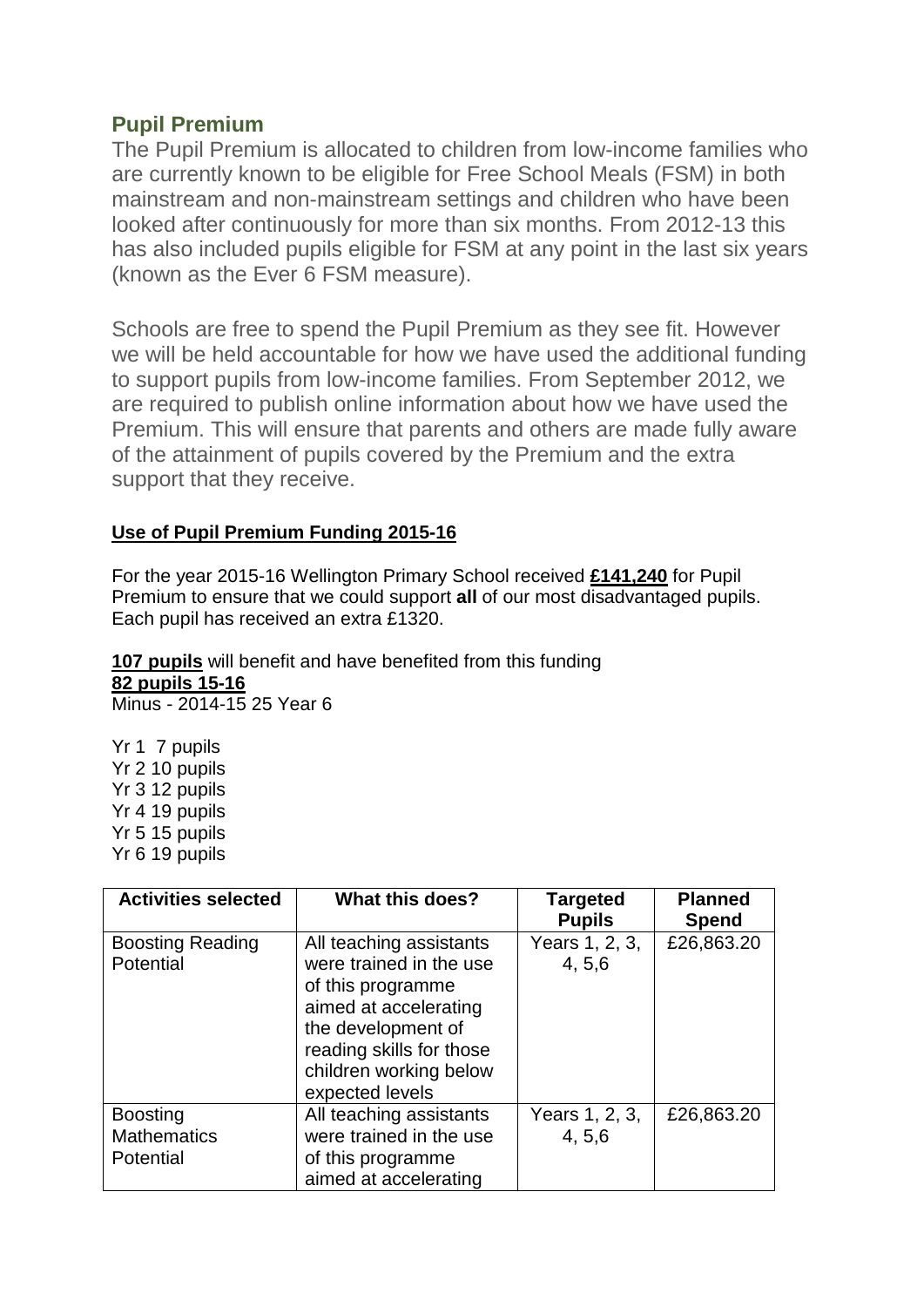| <b>Activities selected</b>                               | <b>What this does?</b>                                                                                                                                                                                                                                                                                                                 | <b>Targeted</b><br><b>Pupils</b> | <b>Planned</b><br>Spend                                                                                        |
|----------------------------------------------------------|----------------------------------------------------------------------------------------------------------------------------------------------------------------------------------------------------------------------------------------------------------------------------------------------------------------------------------------|----------------------------------|----------------------------------------------------------------------------------------------------------------|
|                                                          | the development of<br>mathematic skills for<br>those children working<br>below expected levels                                                                                                                                                                                                                                         |                                  |                                                                                                                |
| Residentials and<br>trips<br>After school club<br>access | Some funding will be<br>used to subsidise the<br>cost of day and<br>residential trips to<br>ensure Ever 6 children<br>are able to take part.<br>We will be funding PP<br>children's access to<br>after school extra-<br>curricular activities<br>Eg: Football<br>clubs/gymnastics                                                      | Years 1, 2, 3,<br>4, 5, 6        | £5000.00                                                                                                       |
| Speech Therapist-<br>commissioned in<br>school           | In school access to a<br>commissioned speech<br>and language therapist<br>one day per week                                                                                                                                                                                                                                             | Year 1, 2, 3, 4,<br>5, 6         | 6 hours per<br>week<br>£55 per<br>hour -<br>£12,870                                                            |
| <b>Reading Recovery</b><br>Teacher                       | The school employs a<br>specialist Reading<br>Recovery teacher who<br>not only carries out<br>Reading Recovery in<br>KS1 but also supports<br>the BRP programme<br>with our support staff.<br>She offers training and<br>mentoring and can also<br>work with targeted<br>children in other year<br>groups should this be<br>necessary. | KS <sub>1</sub>                  | £32,511.00                                                                                                     |
| Learning + Induction<br>mentor + Family<br>support       | Welfare officer in school<br>+ Learning and<br><b>Induction Mentor</b>                                                                                                                                                                                                                                                                 | Year 1, 2, 3, 4,<br>5, 6         | £8,330.00                                                                                                      |
| Challenge the Gap<br>Programme                           | Aimed at PP children in<br>Year $6 -$ this<br>programme aims to<br>close the gap in<br>attainment between this<br>group and the remainder<br>of the cohort<br>Working with trips/visits<br>and in school activities                                                                                                                    | Year <sub>6</sub>                | £5000.00 +<br><b>Class</b><br><b>Teacher</b><br>release $-10$<br>days $@$<br>£189.00 $=$<br>£1890.00<br>Total- |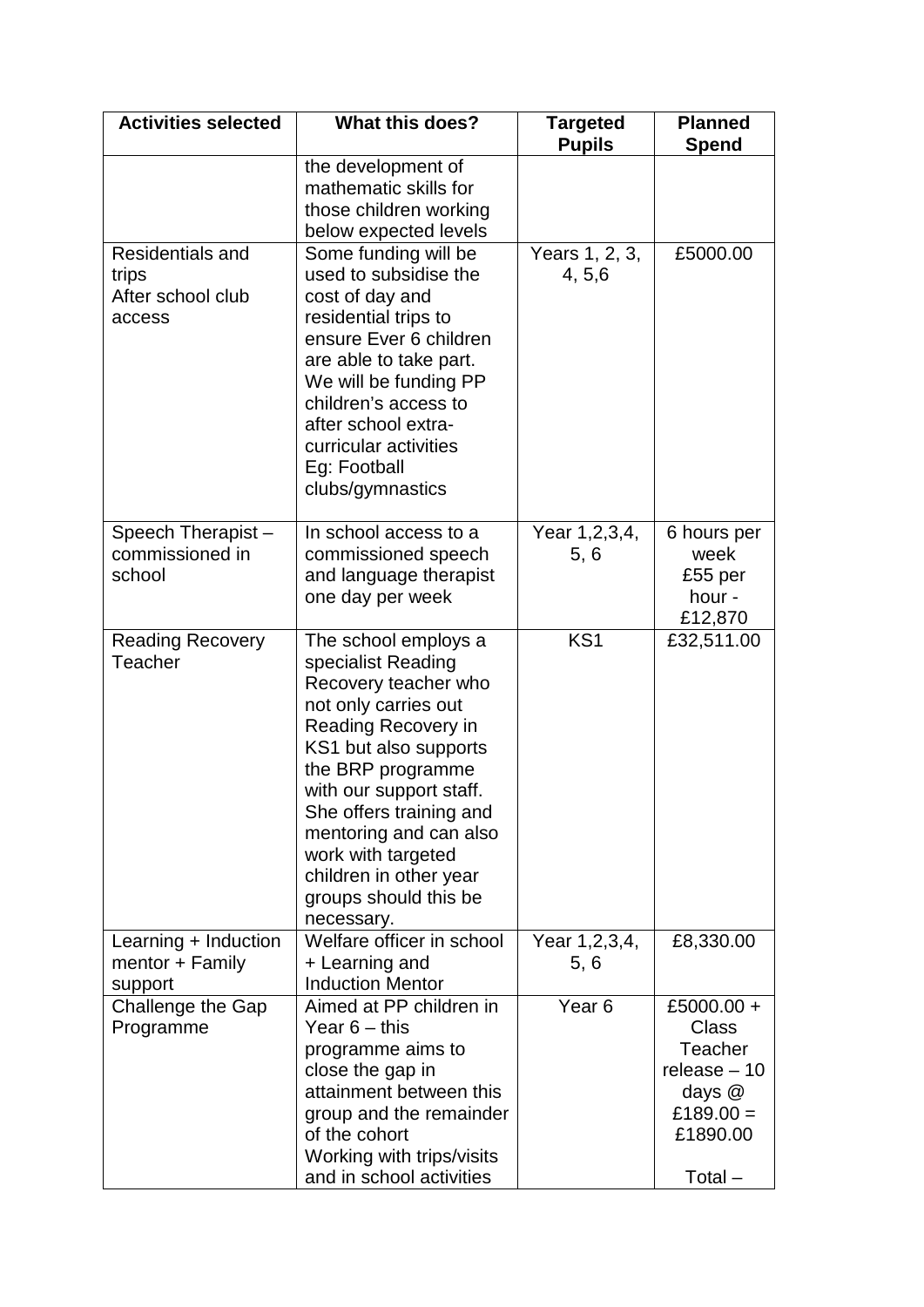| <b>Activities selected</b>                                                                   | <b>What this does?</b>                                                                                                                                                                                           | <b>Targeted</b><br><b>Pupils</b> | <b>Planned</b><br><b>Spend</b>                                                                      |
|----------------------------------------------------------------------------------------------|------------------------------------------------------------------------------------------------------------------------------------------------------------------------------------------------------------------|----------------------------------|-----------------------------------------------------------------------------------------------------|
|                                                                                              | and motivators                                                                                                                                                                                                   |                                  | £6,189.00                                                                                           |
| Junior Citizen<br>Programme                                                                  | Aimed at Year 6 this<br>programme involves<br>working with a group of<br>schools within Hounslow<br>alongside outside<br>agencies such as our<br>local community Police<br>officers and Youth<br><b>Services</b> | Year <sub>6</sub>                | £500.00                                                                                             |
| Nurture Group +<br>Social Skills group +<br>extra KS2 support<br>assistant                   | Nurture Group KS1 + 2<br><b>Social Skills Group</b><br>KS <sub>2</sub><br>KS2 support assistant                                                                                                                  | Year 1, 2, 3, 4,<br>5,6          | £18,548.40                                                                                          |
| <b>Primary Learning</b><br>Mentor Training -<br>accredited by Edge<br><b>Hill University</b> | <b>SENDCo undergoing</b><br>training which will be<br>cascaded to other staff<br>across the school -<br>promotion of mentoring                                                                                   | Years<br>1,2,3,4,5,6             | £600.00 +<br>CT release<br>£520.00 $=$<br>£1120.00                                                  |
| <b>Achievement for All</b><br>training programme                                             | Training programme<br>based on narrowing the<br>gap for vulnerable<br>$groups - over the next$<br>two years this will focus<br>on Ever 6 Pupils                                                                  | Years 3,4,5,6                    | £5000.00<br>+ SENDCo<br>class release<br>x 6 days<br>£189.00<br>$=£1134.00$<br>$Total =$<br>6134.00 |
| <b>Total</b>                                                                                 | Please note, that other<br>funding was also used<br>to support these<br>activities                                                                                                                               |                                  | £145,629.00                                                                                         |

### **Use of Pupil Premium 2014-2015**

#### **Our School**

For the year 2014-15 Wellington Primary School received **£144,300** for Pupil Premium to ensure that we could support **all** of our most disadvantaged pupils. Each pupil has received an extra £1300.

**111 pupils** will benefit and have benefited from this funding **91 pupils 14-15**  Minus - 2013-14 16 Year 6 + 2 Year 3's, 2 Year 2's and 1 Year 1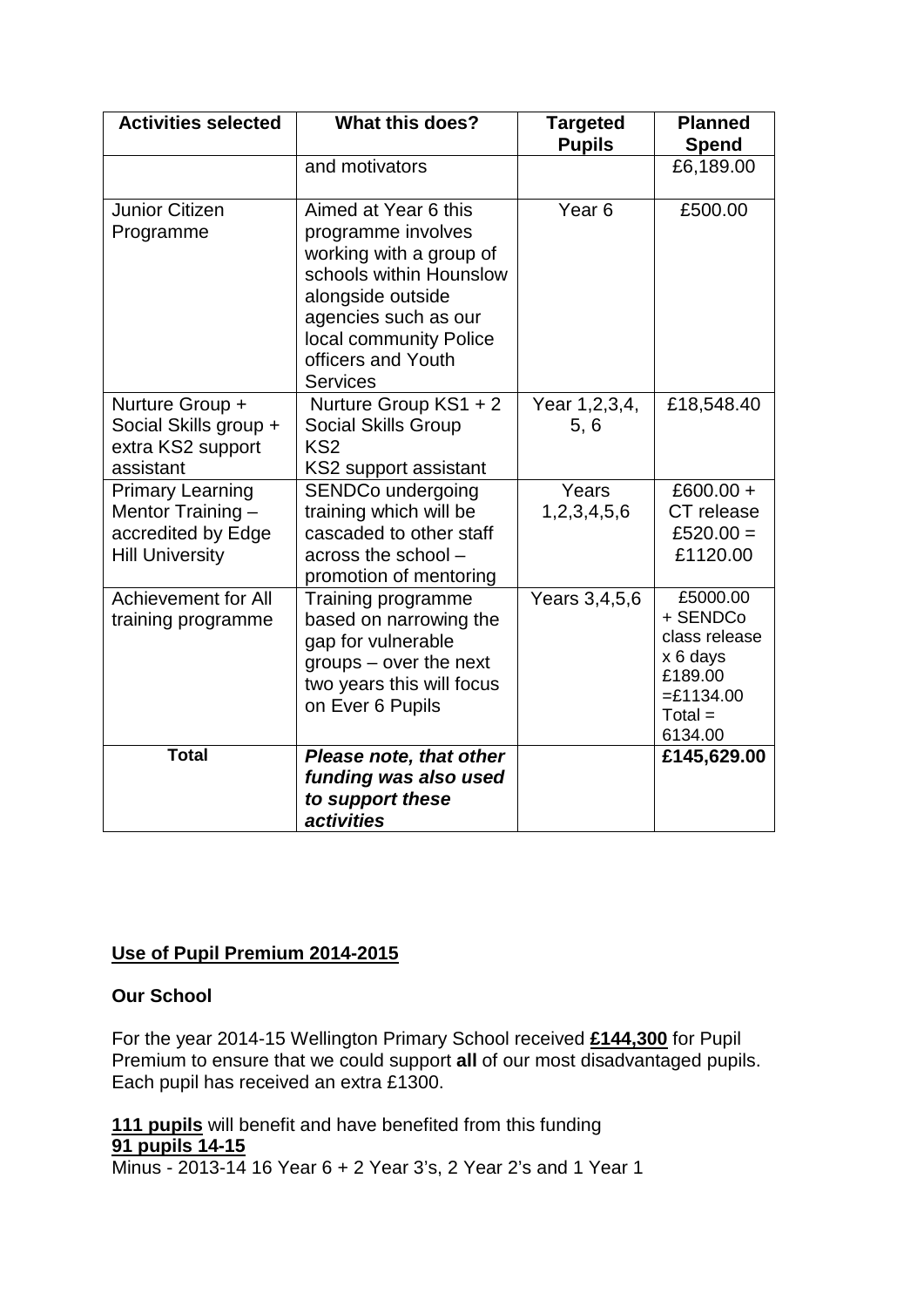- Yr 1 7 pupils
- Yr 2 10 pupils
- Yr 3 17 pupils
- Yr 4 15 pupils
- Yr 5 17 pupils
- Yr 6 25 pupils

| <b>Activities selected</b>                               | <b>What this does?</b>                                                                                                                                                                                                                                                            | <b>Targeted</b><br><b>Pupils</b> | <b>Planned</b><br><b>Spend</b>                      |
|----------------------------------------------------------|-----------------------------------------------------------------------------------------------------------------------------------------------------------------------------------------------------------------------------------------------------------------------------------|----------------------------------|-----------------------------------------------------|
| <b>Boosting Reading</b><br>Potential                     | All teaching assistants<br>were trained in the use<br>of this programme<br>aimed at accelerating<br>the development of<br>reading skills for those<br>children working below<br>expected levels                                                                                   | Years 1, 2, 3,<br>4, 5, 6        | £26,863.20                                          |
| <b>Boosting</b><br><b>Mathematics</b><br>Potential       | All teaching assistants<br>were trained in the use<br>of this programme<br>aimed at accelerating<br>the development of<br>mathematic skills for<br>those children working<br>below expected levels                                                                                | Years 1, 2, 3,<br>4, 5, 6        | £26,863.20                                          |
| Residentials and<br>trips<br>After school club<br>access | Some funding will be<br>used to subsidise the<br>cost of day and<br>residential trips to<br>ensure Ever 6 children<br>are able to take part.<br>We will be funding PP<br>children's access to<br>after school extra-<br>curricular activities<br>Eg: Football<br>clubs/gymnastics | Years 1, 2, 3,<br>4, 5, 6        | £5000.00                                            |
| Speech Therapist-<br>commissioned in<br>school           | In school access to a<br>commissioned speech<br>and language therapist<br>one day per week                                                                                                                                                                                        | Year 1,2,3,4,<br>5, 6            | 6 hours per<br>week<br>£55 per<br>hour -<br>£12,870 |
| <b>Reading Recovery</b><br>Teacher                       | The school employs a<br>specialist Reading<br>Recovery teacher who<br>not only carries out<br>Reading Recovery in<br>KS1 but also supports                                                                                                                                        | KS <sub>1</sub>                  | £32,511.00                                          |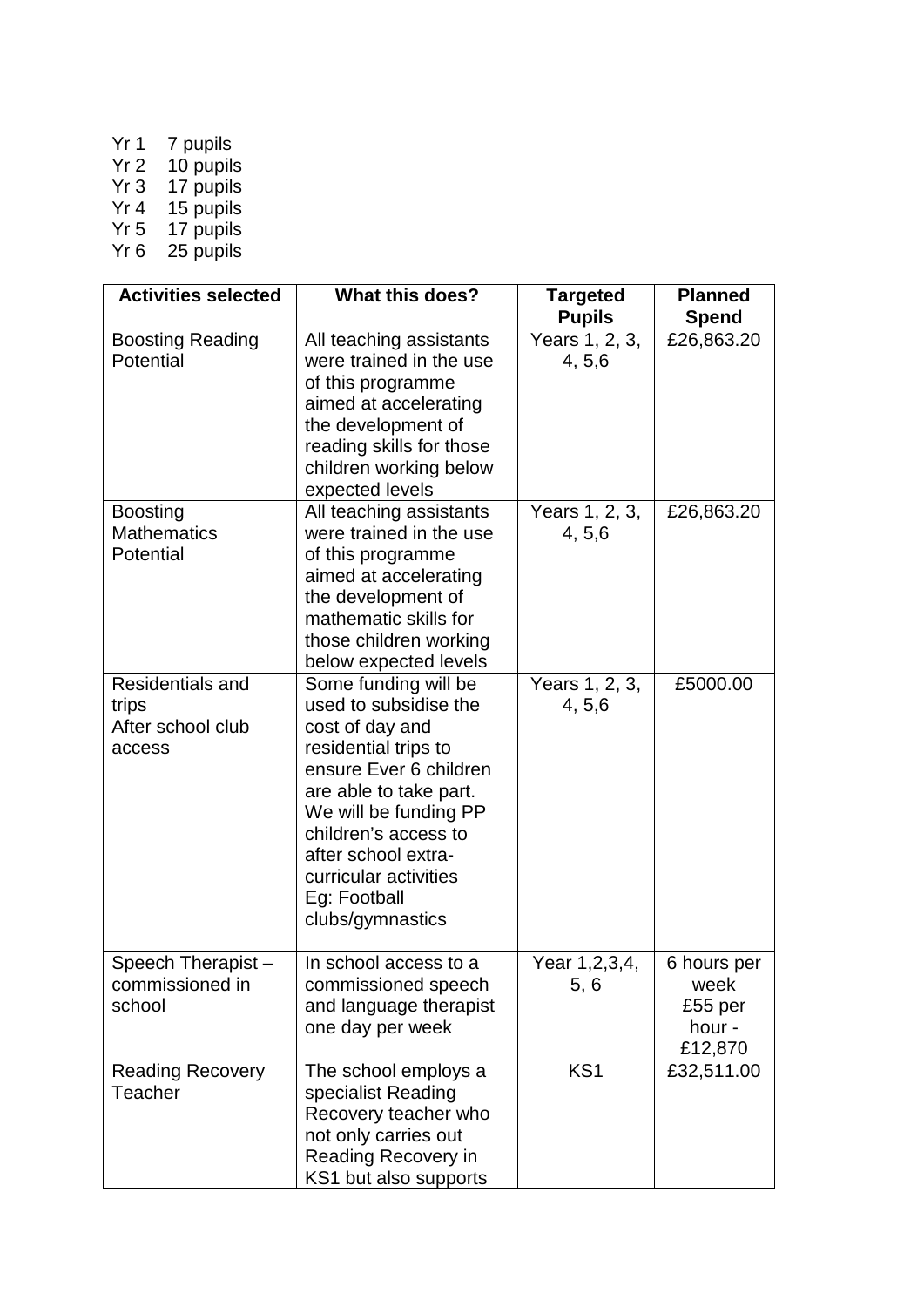| <b>Activities selected</b>                                                 | <b>What this does?</b>                                                                                                                                                                                                                | <b>Targeted</b><br><b>Pupils</b> | <b>Planned</b><br><b>Spend</b>                                                                                                 |
|----------------------------------------------------------------------------|---------------------------------------------------------------------------------------------------------------------------------------------------------------------------------------------------------------------------------------|----------------------------------|--------------------------------------------------------------------------------------------------------------------------------|
|                                                                            | the BRP programme<br>with our support staff.<br>She offers training and<br>mentoring and can also<br>work with targeted<br>children in other year<br>groups should this be<br>necessary.                                              |                                  |                                                                                                                                |
| Learning + Induction<br>mentor + Family<br>support                         | Welfare officer in school<br>+ Learning and<br><b>Induction Mentor</b>                                                                                                                                                                | Year 1, 2, 3, 4,<br>5, 6         | £8,330.00                                                                                                                      |
| Challenge the Gap<br>Programme                                             | Aimed at PP children in<br>Year $6 -$ this<br>programme aims to<br>close the gap in<br>attainment between this<br>group and the remainder<br>of the cohort<br>Working with trips/visits<br>and in school activities<br>and motivators | Year <sub>6</sub>                | £2975.00 +<br><b>Class</b><br><b>Teacher</b><br>release $-10$<br>days $@$<br>£195.00 $=$<br>£1950.00<br>$Total -$<br>£4,925.00 |
| <b>Junior Citizen</b><br>Programme                                         | Aimed at Year 6 this<br>programme involves<br>working with a group of<br>schools within Hounslow<br>alongside outside<br>agencies such as our<br>local community Police<br>officers and Youth<br><b>Services</b>                      | Year <sub>6</sub>                | £500.00                                                                                                                        |
| Nurture Group +<br>Social Skills group +<br>extra KS2 support<br>assistant | Nurture Group KS1 + 2<br>Social Skills Group<br>KS <sub>2</sub><br>KS2 support assistant                                                                                                                                              | Year 1,2,3,4,<br>5, 6            | £18,548.40                                                                                                                     |
| MathsTutor - More<br>able                                                  | Three sessions per<br>week in Year 5 and 6<br>with access to a<br>specialised mathematics<br>tutor $-$ working with the<br>more able                                                                                                  | Year 5 and 6                     | £8043.75                                                                                                                       |
| <b>Total</b>                                                               | Please note, that other<br>funding was also used<br>to support these<br>activities                                                                                                                                                    |                                  | £144,454.15                                                                                                                    |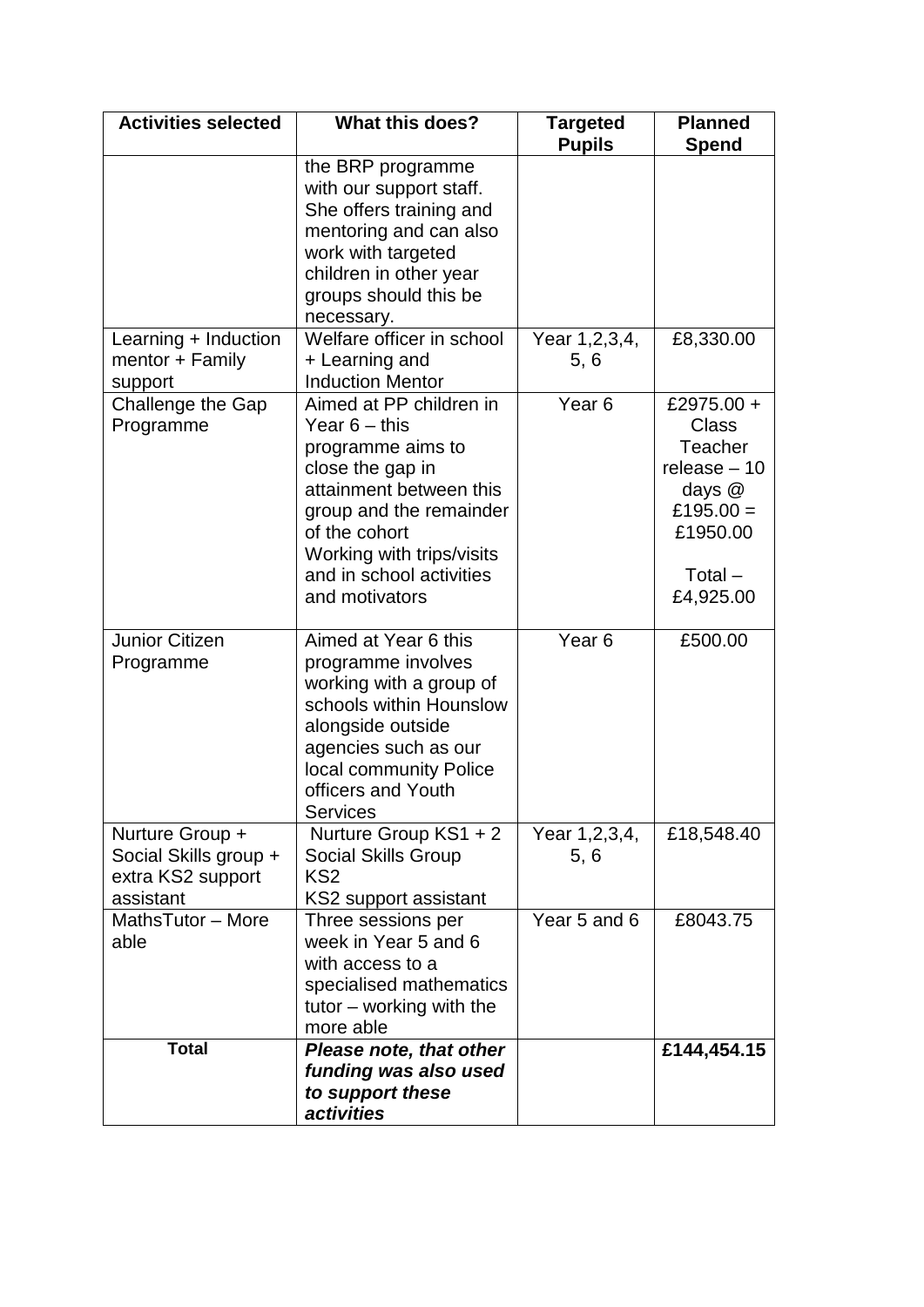### **Overall Report 2014-15**

The Pupil Premium has had a significant impact on a number of key areas in 2014- 2015.

- Boosting Reading Potential
- Children receiving Boosting Reading Potential made steady progress in their reading attainment.
- Residential Trips.
	- o The Year 6 residential to JCA was well attended. Teachers have observed that the children have developed increased team skills and cooperation; they are more confident and resilient when experiencing new challenges.
- Speech Therapist Children receiving Speech and Language therapy made good progress – these children were able to access weekly sessions and support staff attended sessions so that more work could be done on a daily basis in class. Some Pupil Premium children were able to access the SALT service when previously they had not attended appointments.

| Year<br>Group                                 | Subject      | Number<br>of PP<br>Children | Percentage<br>of PP<br>children<br>making<br>expected<br>or above<br>expected<br>progress<br>since last<br><b>KS</b> | Percentage<br>of PP<br>children<br>requiring<br>further<br>support to<br>meet<br>expectations<br>since last<br><b>KS</b> | Average<br>National<br>Curriculum<br>Level of<br><b>PP</b><br>children | Average<br>National<br>Curriculum<br>Level of<br>Non PP<br>Children |
|-----------------------------------------------|--------------|-----------------------------|----------------------------------------------------------------------------------------------------------------------|--------------------------------------------------------------------------------------------------------------------------|------------------------------------------------------------------------|---------------------------------------------------------------------|
| R (since<br>the<br>beginning<br>of $R$ )      | Reading      | 12                          | 92%                                                                                                                  | 8%                                                                                                                       |                                                                        |                                                                     |
|                                               | Writing      |                             | 100%                                                                                                                 | 0%                                                                                                                       |                                                                        |                                                                     |
|                                               | Number       |                             | 100%                                                                                                                 | 0%                                                                                                                       |                                                                        |                                                                     |
| 1 (since<br>the<br>beginning<br>of Year<br>1) | Reading      | $\overline{7}$              |                                                                                                                      |                                                                                                                          | 1a                                                                     | 1a                                                                  |
|                                               | Writing      |                             |                                                                                                                      |                                                                                                                          | 1a                                                                     | 1a                                                                  |
|                                               | <b>Maths</b> |                             |                                                                                                                      |                                                                                                                          | 1a                                                                     | 1a                                                                  |
| 2 (since<br>the<br>beginning<br>of Year<br>1) | Reading      | 10                          |                                                                                                                      |                                                                                                                          | 2a                                                                     | 2a                                                                  |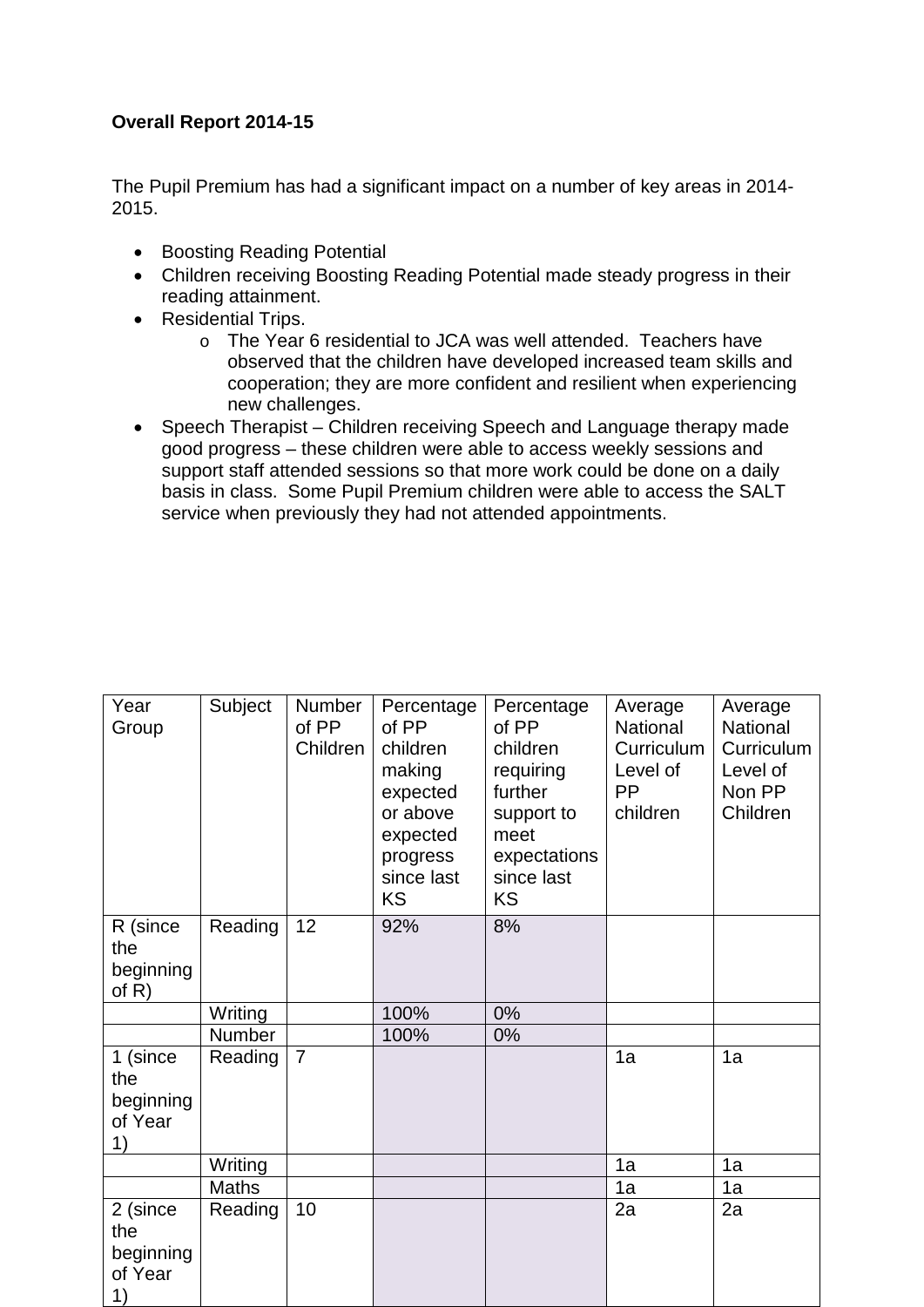|   | Writing      |    |      |       | 2 <sub>b</sub> | 2 <sub>b</sub> |
|---|--------------|----|------|-------|----------------|----------------|
|   | <b>Maths</b> |    |      |       | 2 <sub>b</sub> | 2a             |
| 3 | Reading      | 17 | 82%  | 18%   | 3 <sub>c</sub> | 3 <sub>c</sub> |
|   | Writing      |    | 94%  | 6%    | 3c             | 3 <sub>c</sub> |
|   | <b>Maths</b> |    | 82%  | 18%   | 3c             | 3 <sub>b</sub> |
| 4 | Reading      | 15 | 100% | $0\%$ | 3a             | 3a             |
|   | Writing      |    | 100% | $0\%$ | 3a             | 3a             |
|   | <b>Maths</b> |    | 100% | $0\%$ | 3a             | 3a             |
| 5 | Reading      | 17 | 94%  | 6%    | 4 <sub>b</sub> | 4 <sub>b</sub> |
|   | Writing      |    | 88%  | 12%   | 4c             | 4 <sub>b</sub> |
|   | <b>Maths</b> |    | 69%  | 31%   | 4c             | 4 <sub>b</sub> |
| 6 | Reading      | 25 | 98%  | 2%    | 4a             | 4a             |
|   | Writing      |    | 100% | $0\%$ | 4a             | 4a             |
|   | <b>Maths</b> |    | 100% | 0%    | 4a             | 5c             |

### **Use of Pupil Premium 2013-2014**

### **Our School**

In 2013-14 Wellington Primary School received **£95,400** for Pupil Premium to ensure that we could support **all** of our most disadvantaged pupils. Each pupil received an extra £953.

# **89 pupils** benefitted from this funding<br>R 8 pupils

- R 8 pupils<br>Yr 1 5 pupils
- 5 pupils
- Yr 2 11 pupils
- Yr 3 13 pupils
- Yr 4 15 pupils
- Yr 5 23 pupils
- Yr 6 14 pupils

| <b>Activities selected</b>           | <b>What this does?</b>                                                                                                                                                       | <b>Targeted</b><br><b>Pupils</b> | Cost       |
|--------------------------------------|------------------------------------------------------------------------------------------------------------------------------------------------------------------------------|----------------------------------|------------|
| <b>Reading Recovery</b><br>Teacher   | <b>Reading Recovery</b><br>Teacher in school -<br>supporting children<br>predominately in KS1 +<br>offering support staff<br><b>INSET and support with</b><br>other children | Years 1, 2, 3,<br>4, 5, 6        | £32,511.00 |
| <b>Reading Recovery</b><br>Assistant | Targetted PP pupils in<br>year 2 received reading<br>support for an extra 30<br>mins a day 5 times a                                                                         | Year <sub>2</sub>                | £11,000.00 |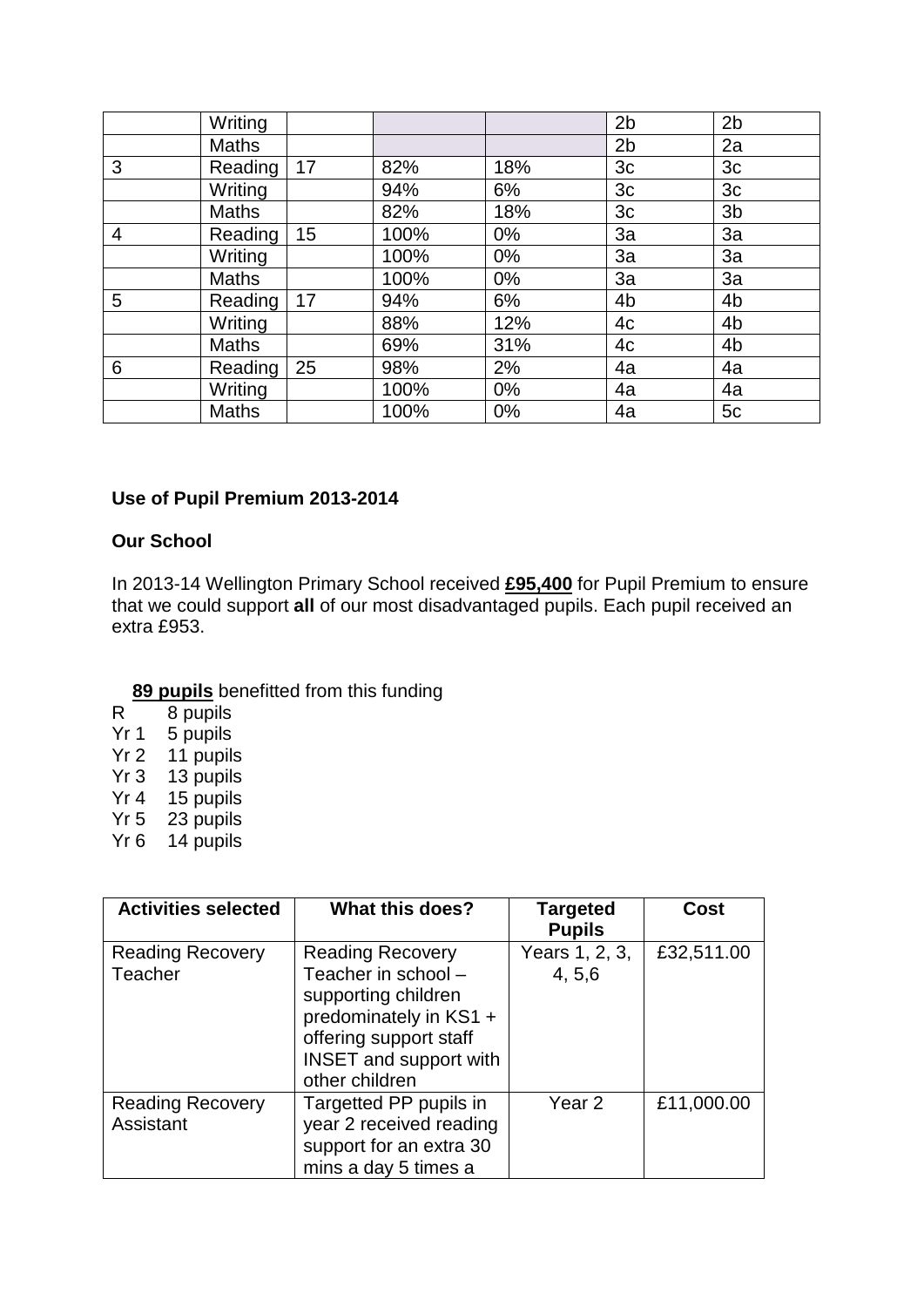| <b>Activities selected</b>                                                                                     | <b>What this does?</b>                                                                                                                                                                                                      | <b>Targeted</b><br><b>Pupils</b> | <b>Cost</b>                                         |
|----------------------------------------------------------------------------------------------------------------|-----------------------------------------------------------------------------------------------------------------------------------------------------------------------------------------------------------------------------|----------------------------------|-----------------------------------------------------|
|                                                                                                                | week from a trained TA                                                                                                                                                                                                      |                                  |                                                     |
| One to one tuition                                                                                             | This is where an<br>individual pupil is<br>removed from their<br>class and given<br>intensive tuition, for<br>short, regular<br>sessions (about 60<br>mins, 2 times a week)<br>over a set period of<br>$time (6-12 weeks).$ | Year 3, 4, 5<br>and 6            | £4,500.00                                           |
| <b>Boosting Reading</b><br>Potential                                                                           | All teaching assistants<br>were trained in the use<br>of this programme<br>aimed at accelerating<br>the development of<br>reading skills for those<br>children working below<br>expected levels                             | Years 1, 2, 3,<br>4, 5, 6        | £26,863.20                                          |
| Residentials and<br>trips<br>Extra-curricular clubs<br>In school activities -<br>performances and<br>workshops | Some funding was<br>used to subsidise the<br>cost of day and<br>residential trips to<br>ensure Ever 6 children<br>were able to take part                                                                                    | Years 1, 2, 3,<br>4, 5, 6        | £2,500.00                                           |
| Speech Therapist-<br>commissioned in<br>school                                                                 | In school access to a<br>commissioned speech<br>and language therapist<br>one day per week                                                                                                                                  | Year 1,2,3,4,<br>5, 6            | 6 hours per<br>week<br>£55 per<br>hour -<br>£12,870 |
| Power of $2 +$<br>Mathematics support<br>sessions KS2                                                          | <b>Weekly mathematics</b><br>intervention sessions<br>from a qualified teacher                                                                                                                                              | KS <sub>2</sub>                  | £10,500.00                                          |
| Learning + Induction<br>mentor + Family<br>support                                                             | Welfare officer in<br>school + Learning and<br><b>Induction Mentor</b>                                                                                                                                                      | Year 1,2,3,4,<br>5, 6            | £8,330.00                                           |
| Nurture Group +<br>Social Skills group +<br>extra KS2 support<br>assistant                                     | Nurture Group KS1 + 2<br><b>Social Skills Group</b><br>KS <sub>2</sub><br>KS2 support assistant                                                                                                                             | Year 1, 2, 3, 4,<br>5, 6         | £18,548.40                                          |
| <b>Total</b>                                                                                                   | <b>Please note, that</b><br>other funding was<br>also used to support<br>these activities                                                                                                                                   |                                  | £127,622.40                                         |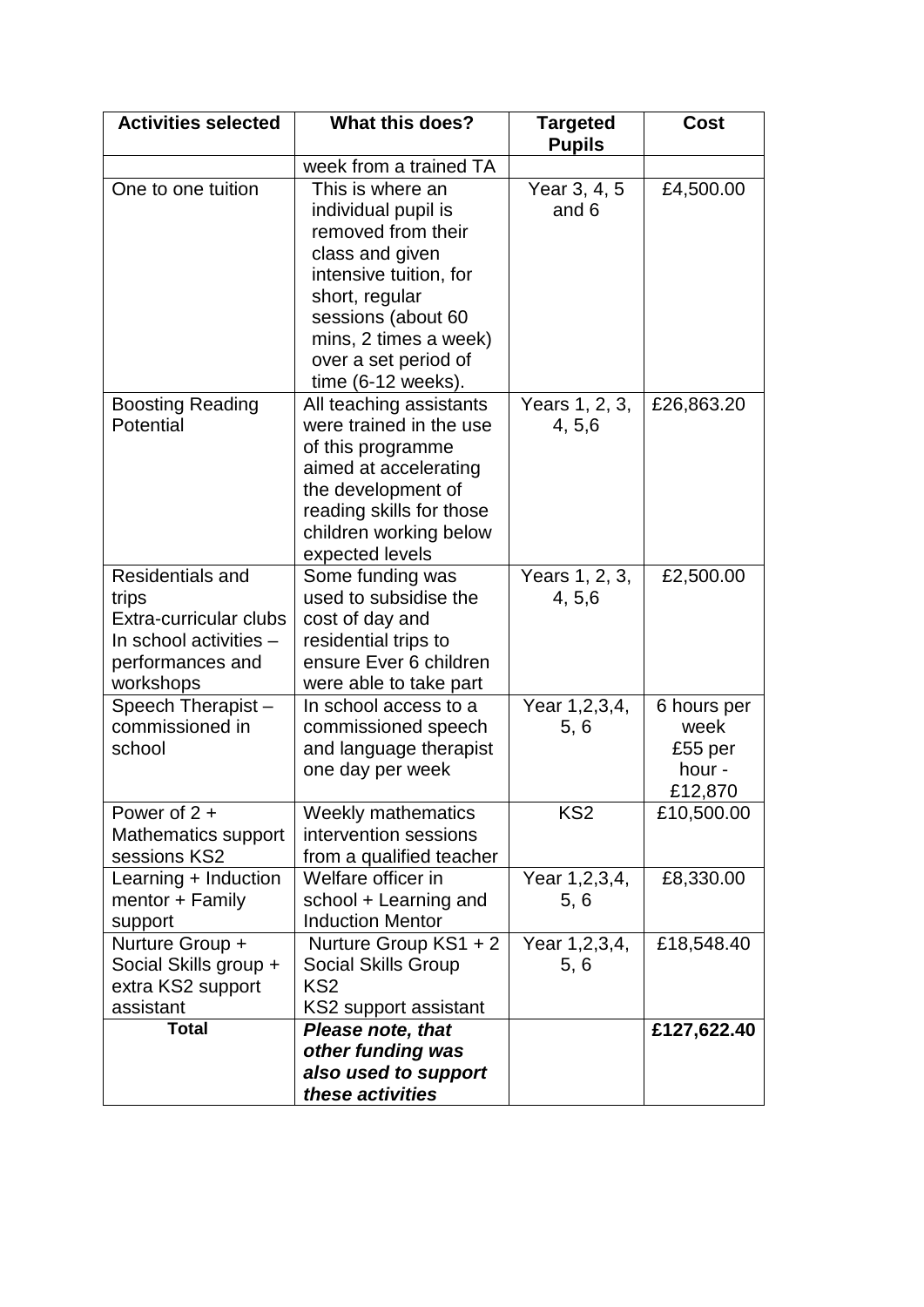### **Overall Report 2013-14**

The Pupil Premium has had a significant impact on a number of key areas in 2013- 2014.

- One to One Tuition
	- o The rate of progression for those children who received One to One Tuition has increased; our assessments show that this has been sustained following the intervention.
- Boosting Reading Potential
	- o Children receiving Boosting Reading Potential made steady progress in their reading attainment.
- Residential Trips.
	- o The Year 6 residential to JCA was well attended. Teachers have observed that the children have developed increased team skills and cooperation; they are more confident and resilient when experiencing new challenges.
- Speech Therapist Children receiving Speech and Language therapy made good progress – these children were able to access weekly sessions and support staff attended sessions so that more work could be done on a daily basis in class. Some Pupil Premium children were able to access the SALT service when previously they had not attended appointments.

| Year<br>Group  | Subject      | Number<br>of PP<br>Children | Percentage<br>of PP<br>children<br>making<br>expected<br>or above<br>expected<br>progress | Percentage<br>of PP<br>children<br>requiring<br>further<br>support to<br>meet<br>expectations | Average<br>National<br>Curriculum<br>Level of<br><b>PP</b><br>children | Average<br>National<br>Curriculum<br>Level of<br>Non PP<br>Children |
|----------------|--------------|-----------------------------|-------------------------------------------------------------------------------------------|-----------------------------------------------------------------------------------------------|------------------------------------------------------------------------|---------------------------------------------------------------------|
| R              | Reading      | 8                           | 63%                                                                                       | 37%                                                                                           | 1 <sub>c</sub>                                                         | 1c (end<br>result from<br>beg Year<br>1)                            |
|                | Writing      |                             | 38%                                                                                       | 62%                                                                                           | P <sub>8</sub>                                                         | 1c (end<br>result from<br>beg Year<br>1)                            |
|                | <b>Maths</b> |                             | 13%                                                                                       | 87%                                                                                           | 1 <sub>c</sub>                                                         | 1c (end<br>result from<br>beg Year<br>1)                            |
| 1              | Reading      | 5                           | 20%                                                                                       | 80%                                                                                           | 1a                                                                     | 1a                                                                  |
|                | Writing      |                             | 20%                                                                                       | 80%                                                                                           | 1a                                                                     | 1a                                                                  |
|                | Maths        |                             | 20%                                                                                       | 80%                                                                                           | 2c                                                                     | 2c                                                                  |
| $\overline{2}$ | Reading      | 11                          | 36%                                                                                       | 64%                                                                                           | 2 <sub>b</sub>                                                         | 2a                                                                  |
|                | Writing      |                             | 18%                                                                                       | 82%                                                                                           | 2 <sub>b</sub>                                                         | 2 <sub>b</sub>                                                      |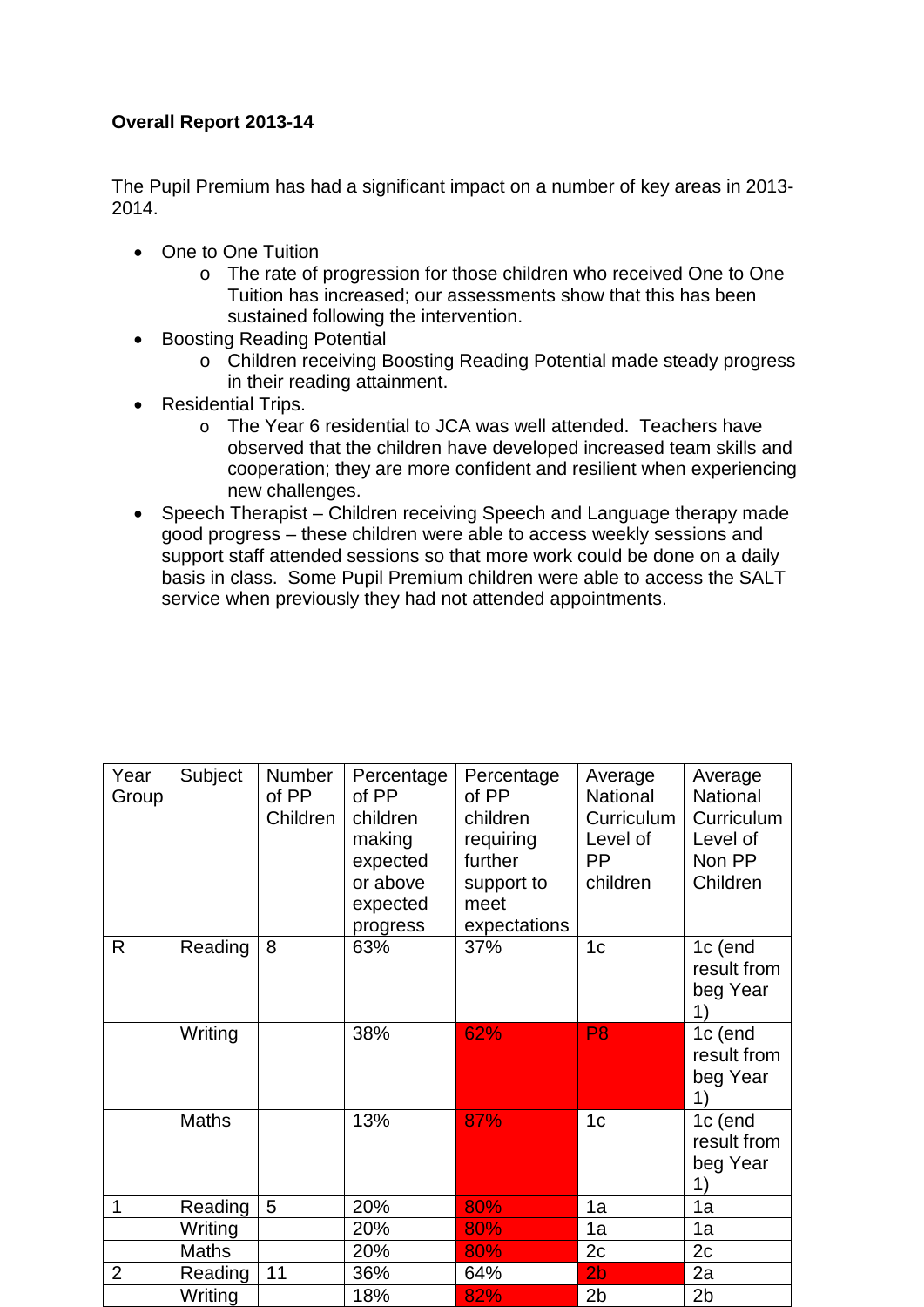|                | <b>Maths</b> |    | 36%  | 64% | 2 <sub>b</sub> | 2a             |
|----------------|--------------|----|------|-----|----------------|----------------|
| 3              | Reading      | 13 | 100% | 0%  | 3 <sub>c</sub> | 3 <sub>b</sub> |
|                | Writing      |    | 85%  | 15% | 3 <sub>c</sub> | 3c             |
|                | <b>Maths</b> |    | 85%  | 15% | 3 <sub>c</sub> | 3 <sub>c</sub> |
| $\overline{4}$ | Reading      | 15 | 93%  | 7%  | 3a             | 3a             |
|                | Writing      |    | 80%  | 20% | 3 <sub>b</sub> | 3a             |
|                | <b>Maths</b> |    | 73%  | 27% | 3a             | 3a             |
| 5              | Reading      | 23 | 96%  | 4%  | 4c             | 4c             |
|                | Writing      |    | 91%  | 9%  | 4c             | 4c             |
|                | <b>Maths</b> |    | 70%  | 30% | 4c             | 4c             |
| 6              | Reading      | 14 | 94%  | 6%  | 4a             | 4a             |
|                | Writing      |    | 94%  | 6%  | 4 <sub>c</sub> | 4 <sub>b</sub> |
|                | <b>Maths</b> |    | 75%  | 25% | 4a             | 4a             |

### **Use of Pupil Premium 2012-2013**

#### **Our School**

In 2012-13 Wellington Primary School received **£62,400** for Pupil Premium to ensure that we could support **all** of our most disadvantaged pupils. Funds were also added to the Pupil Premium budget to ensure that we could meet the needs of all of our disadvantaged pupils.

# **<u>67 pupils</u>** benefitted from this funding<br>R 5 pupils

- R 5 pupils<br>Yr 1 9 pupils
- 9 pupils
- Yr 2 9 pupils
- Yr 3 11 pupils
- Yr 4 13 pupils
- Yr 5 8 pupils
- Yr 6 12 pupils

| <b>Activities selected</b>           | What this does?                                                                                                                                                                                                           | <b>Targeted</b><br><b>Pupils</b> | Cost       |
|--------------------------------------|---------------------------------------------------------------------------------------------------------------------------------------------------------------------------------------------------------------------------|----------------------------------|------------|
| 1. One to one<br>tuition             | This is where an<br>individual pupil is<br>removed from their<br>class and given<br>intensive tuition, for<br>short, regular sessions<br>(about 60 mins, 2 times<br>a week) over a set<br>period of time (6-12<br>weeks). | Year 3, 4, 5<br>and 6            | £4,500.00  |
| <b>Boosting Reading</b><br>Potential | All teaching assistants<br>were trained in the use of                                                                                                                                                                     | Years 1, 2, 3,<br>4, 5           | £26,863.20 |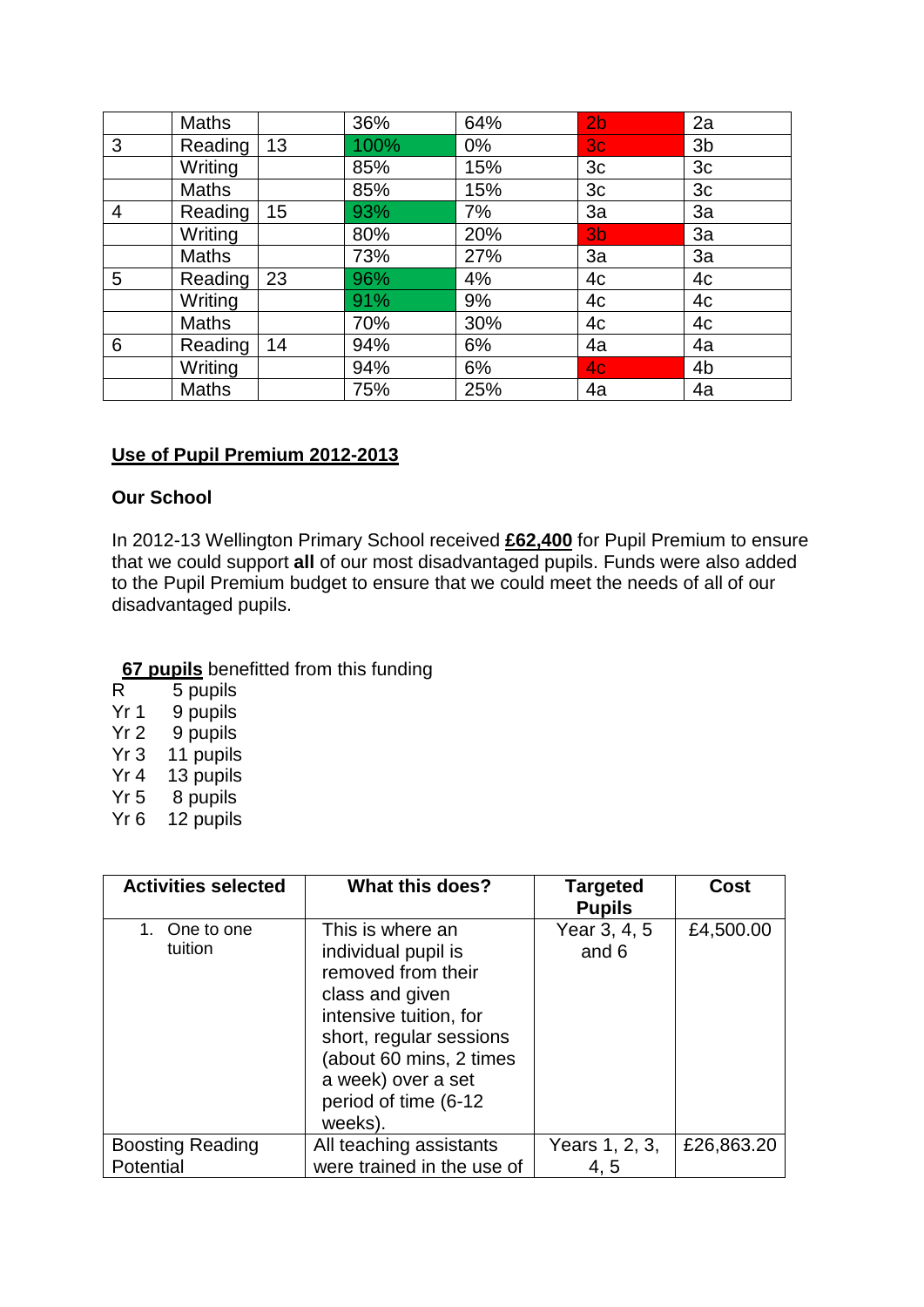| <b>Activities selected</b>                                                 | <b>What this does?</b>                                                                                                                                                       | <b>Targeted</b><br><b>Pupils</b> | Cost       |
|----------------------------------------------------------------------------|------------------------------------------------------------------------------------------------------------------------------------------------------------------------------|----------------------------------|------------|
|                                                                            | this programme aimed at<br>accelerating the<br>development of reading<br>skills for those children<br>working below expected<br>levels                                       |                                  |            |
| Residentials and trips                                                     | Some funding was used<br>to subsidise the cost of<br>day and residential trips<br>to ensure Ever 6 children<br>were able to take part                                        | Year 1, 2, 3, 4,<br>5, 6         | £1,500.00  |
| <b>Family Support</b>                                                      | Welfare officer in school<br>+ Learning and Induction<br>Mentor                                                                                                              | Year 1,2,3,4,<br>5, 6            | £2,330.31  |
| <b>Reading Recovery</b><br>Teacher                                         | <b>Reading Recovery</b><br>Teacher in school -<br>supporting children<br>predominately in KS1 +<br>offering support staff<br><b>INSET and support with</b><br>other children | Year 1, 2, 3, 4,<br>5, 6         | £30,511.00 |
| Speech Therapist-<br>commissioned in<br>school                             | In school access to a<br>commissioned speech<br>and language therapist<br>one morning per week                                                                               | Year 1, 2, 3, 4,<br>5, 6         | £4,560.00  |
| Nurture Group +<br>Social Skills group +<br>extra KS2 support<br>assistant | Nurture Group KS1 + 2<br><b>Social Skills Group</b><br>KS <sub>2</sub><br>KS2 support assistant                                                                              | Year 1,2,3,4,<br>5, 6            | £18,548.40 |
| <b>Total</b>                                                               | <b>Please note, that other</b><br>funding was also used<br>to support these<br>activities, including<br>some from our SEN<br>devolved funding<br>budget.                     |                                  | £88,812.91 |

## **Overall Report 2012-13**

The Pupil Premium has had a significant impact on a number of key areas in 2012- 2013.